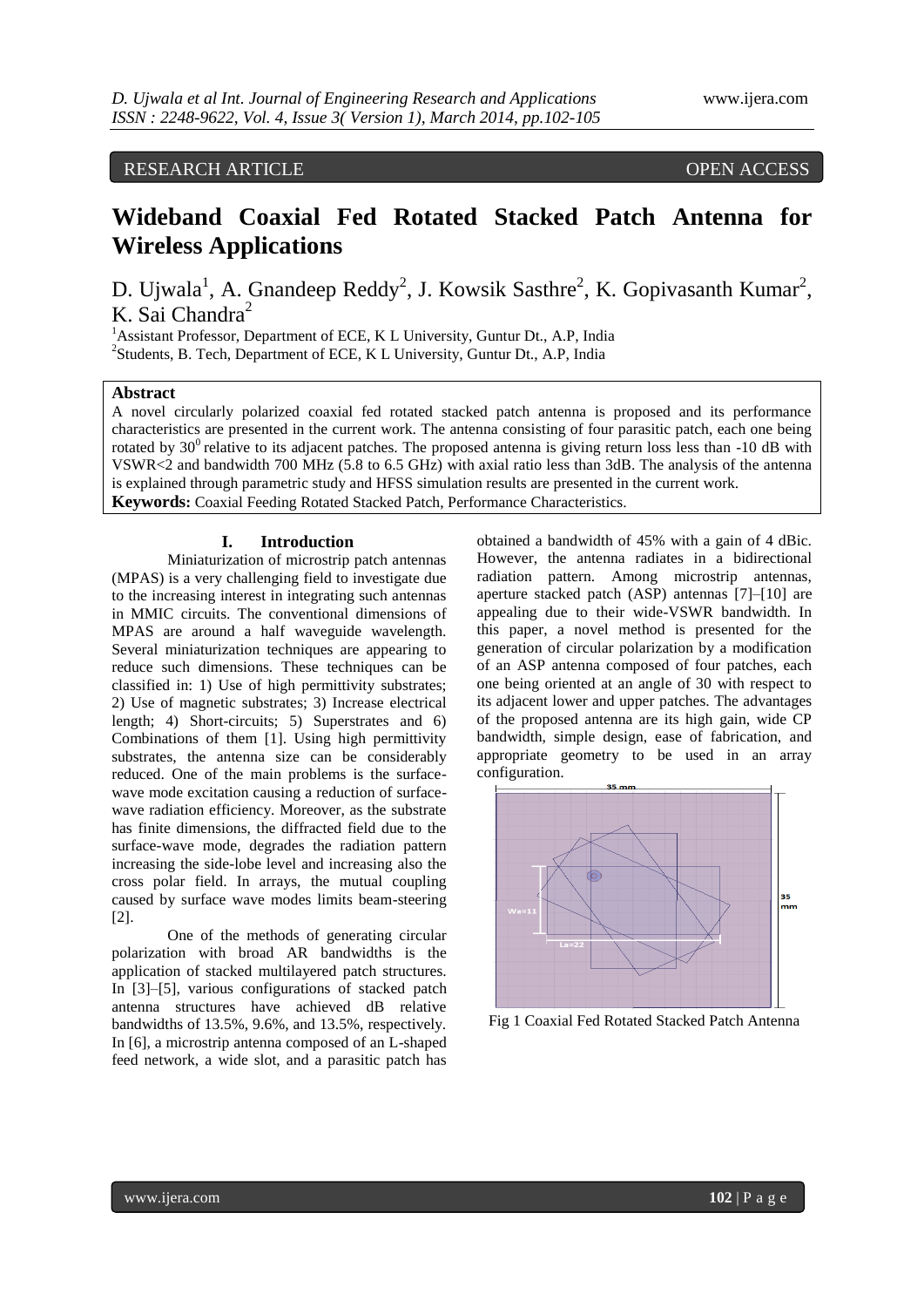

Fig 2 Side View of the Model

**II. Antenna Specifications**

Fig 1 and 2 shows the proposed antenna model with rotated stacked patches and side view of the antenna.

The stacked patches are taken on FR4 substrate materials with separation of 1.6 mm thickness of each substrate. Table 1 shows the antenna specifications.

| S. No | Specification                                |
|-------|----------------------------------------------|
|       | 4-Layers                                     |
|       | All are FR-4 Substrates                      |
|       | 3 air gaps                                   |
|       | Patches are rotated 30 degrees consecutively |
|       | Feed location: (-5mm, 4mm)                   |
|       | Dimensions: 35mm x 35mm x 1.6mm              |
|       | Patch dimensions: 22mm x11mm                 |





Fig 3 Return loss Vs Frequency and Smith Chart



Fig 4 VSWR and 3D gain of the Antenna

The input impedance smith chart for the proposed antenna and return loss simulated at selected frequencies is shown in the figure (2). The return loss curve shows the amount of energy that is lost at the resonating frequencies when load is connected. The frequency responses of the reference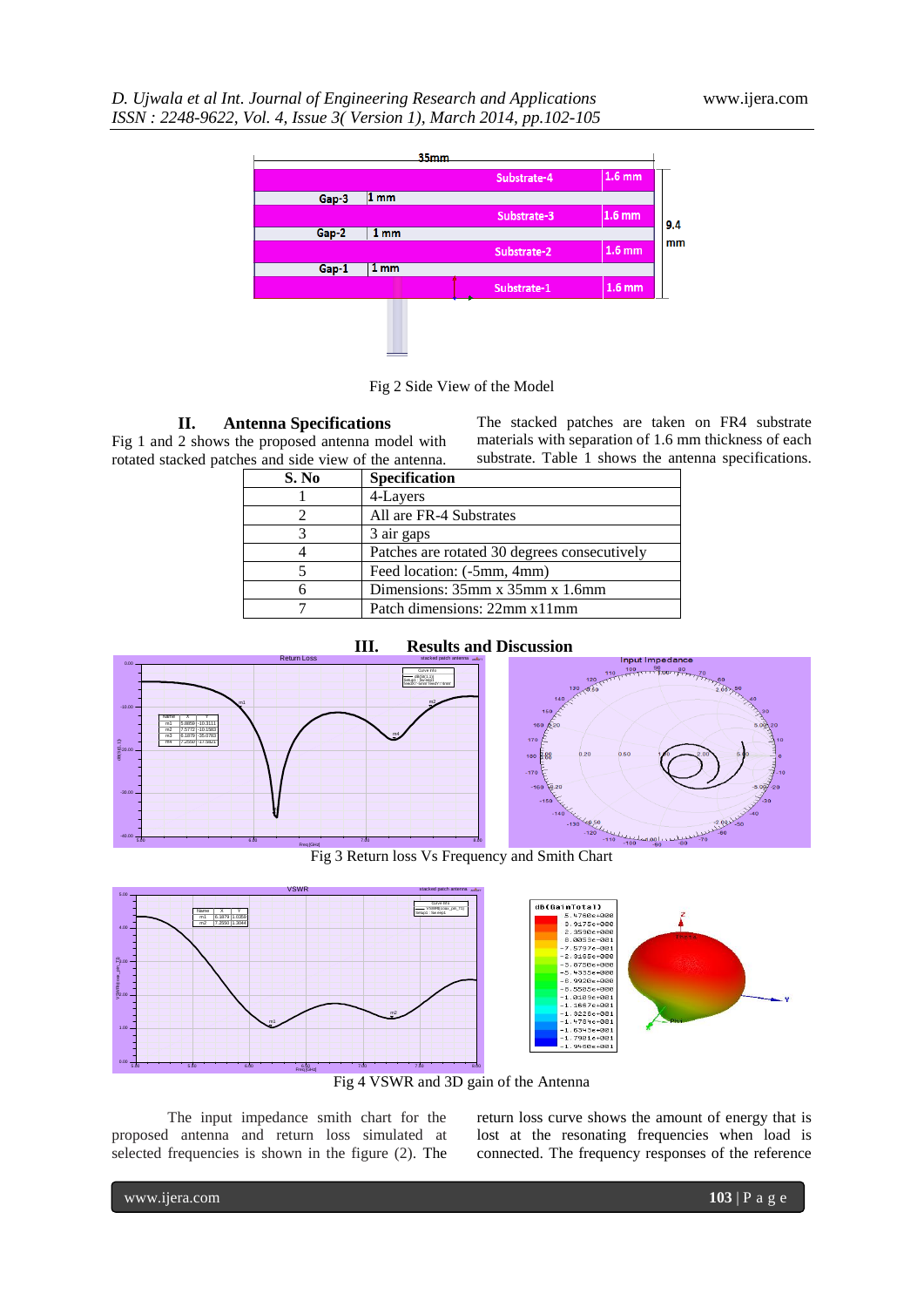antenna-namely gain, VSWR and AR—versus frequency are shown in Fig 5 and 7. Circular polarization is achieved if two perpendicular components are simultaneously excited with equal amplitude and  $\pm$  90<sup>0</sup> out of phase. By rotating each

patch, both components of a linear polarization, i.e.,  $a\Box_x$  and  $\Box_y$ , are excited and the distances between patches lead to a phase difference between adjacent patches.



Antenna radiation pattern is the display of the radiation properties of the antenna as a function of spherical coordinates  $(\theta, \Box)$ . In most cases the radiation pattern is determined in the far field region for constant radial distance and frequency. For a

 $500$ 

 $0.00$ 

 $500$ 

iet<br>aginox

 $-15.00$ 

 $-20.00$ 

linearly polarized antenna, the E and H planes are defined as the planes containing the direction of maximum radiation and the electric and magnetic field vectors respectively. Figure 6 shows the radiation pattern of the antenna in E and H plane.



Fig 6 Radiation Pattern in E and H Fields

Observe that the antenna with a single patch can also generate a circularly polarized radiation

 $\frac{0.00}{\pi}$ 

pattern. In this case, the patch should be oriented at the angle of 45 relative to the feed slot.